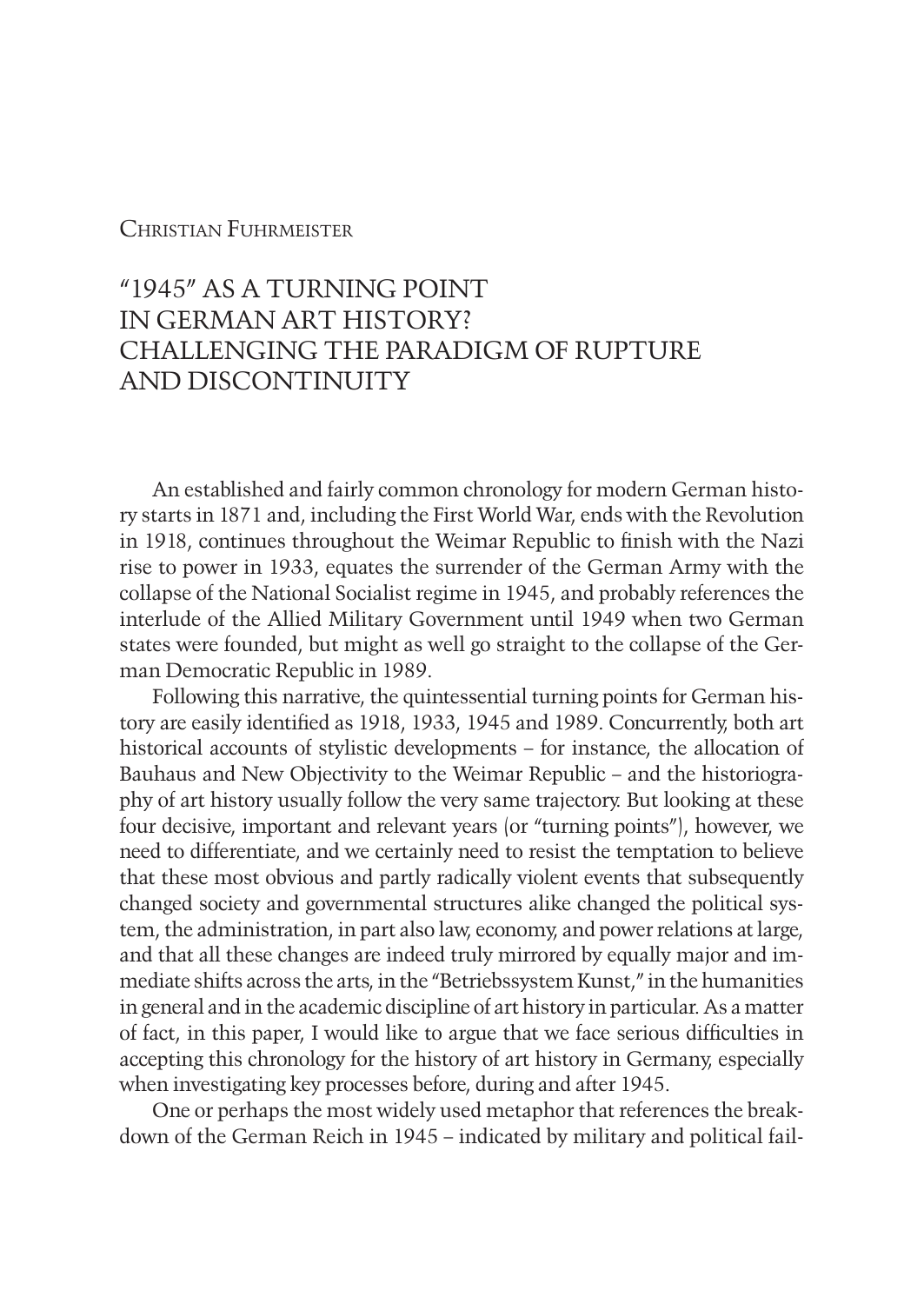ure of National Socialism and the Wehrmacht, by the suicides of higher and lower Nazi ranks and by the surrender to the Allies – is the concept of the "Stunde Null" or "hour zero," which stresses the idea of a *tabula rasa*, of an entirely new beginning. Indeed, the situation in summer 1945 is characterized by enormous devastation of both material and immaterial values, by the ubiquitous destruction of cities and entire landscapes across Europe, and by the forced ending of unprecedented violence and annihilation that had culminated in the Holocaust, or Shoah. Being confronted with the results of these expansionist, racial politics and ideologies, it is perfectly understandable that the decline of the Nazi system and the more or less sudden absence of the rigid system of control and complicity – a short vacuum of power, soon regulated by the Allies, albeit in different ways – was conceived as an open field and a new beginning. Similar then, in a sense, to the French Republican calendar and to the self-proclaimed "Era Fascista" or fascist era with its own numbering of years, the break with the past was considered so grand, encompassing and wide-ranging that not even time itself was allowed to continue – the clock was set back to start all over again. We need to acknowledge, however, that the term "hour zero" had already been employed for various contexts in the previous decades, for novels and films in the 1920s and 1930s. Nonetheless, in the cultural field, the term has been frequently employed after 1945 and is still in wide use. Regardless of the few critical voices that have challenged the assumption of 1945 as a clear-cut break, and irrespective of research that has achieved a more nuanced and differentiated picture, the temptation to adopt a simplistic categorization is obviously a lingering concern. Consequently, again and again in the second decade of the  $21<sup>st</sup>$  century, we encounter activities in the art scene that address the concept of "hour zero" in an approving, confirmative way.1 Concurrently, using www.kubikat.org, the search for "Stunde Null" yields 22 hits, including two by Polish authors (one of them is Piotr Majewski, *Czas końca, czas początku: architektura i urbanistyka Warszawy historycznej 1939–1956*, Warszawa 2018), and including an article by Willibald Sauerländer from 1997, and four hits for "hour zero" – *notabene* only in scholarly publications by art and architectural historians. If we also

<sup>1</sup> My sincere thanks go to the anonymous reader of *Artium Quaestiones* who criticized the submitted manuscript and insisted on further clarification of my thesis.

I will limit this enumeration to only two examples: The first of eight sections, positioned in the first three rooms of the exhibition "Postwar: Kunst zwischen Pazifik und Atlantik, 1945–1965" at Haus der Kunst, München (Oct. 14, 2016 – March 26, 2017), was titled "Nachwirkungen: Die Stunde Null und das Atomzeitalter," and in summer 2019, the exhibition "Stunde Null. Kunst von 1933 bis 1955" was on display at the Kunsthaus Zürich in Switzerland (June 7 – September 22, 2019).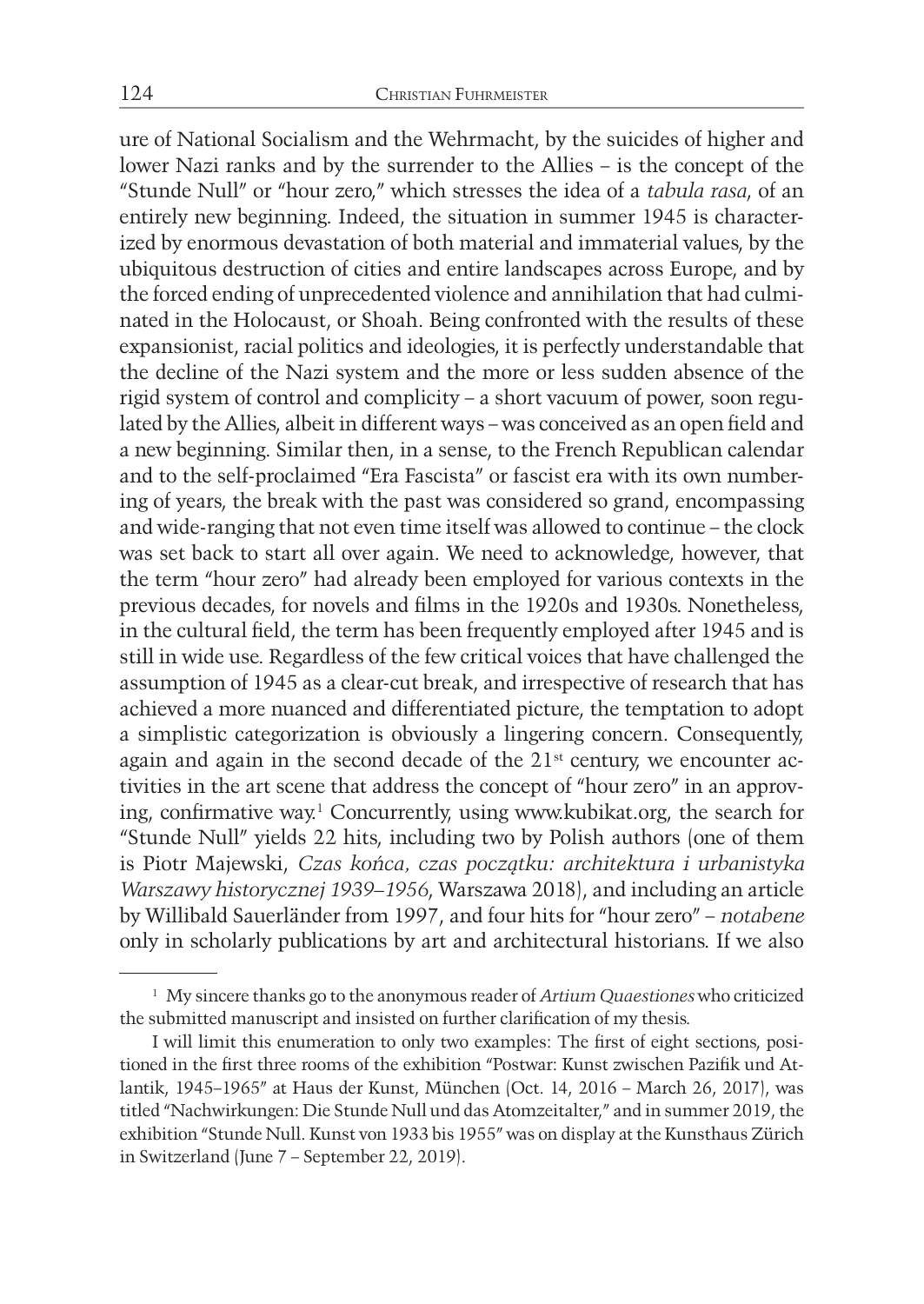consider the general field of what might be dubbed 'public knowledge,' as embodied, for instance, by the Google search engine, we receive more than 10 million hits for the German "Stunde Null" and a breathtaking 347 million hits for the English "hour zero."

We can thus assume that, concerning 1945, "hour zero" or "Stunde Null" is indeed a fairly well-established concept to denote the break with and sweeping away of earlier beliefs, convictions, habits, customs, and modes of thinking and behavior. However, this initiative to begin anew, allegedly without a past, can also be seen a deliberate attempt to forget and to actively suppress links and associations with National Socialism – generally, collectively, and individually.

Notwithstanding this problematic purgatory character, the term is used until today in an affirmative way in many contexts, including professional or scholarly endeavors. More often than not, the widely spread understanding of a radical break, notably in the field of the arts, extends to proper art history, and we are thus expected to assume that the very same rupture and turnover of positions, methods, values, ideals and criteria also affected curators, monument conservators, university teachers, art teachers, publishers, guides, and art critics – in short, all professional art historians. At the same time, today we are certainly witnessing a growing discomfort with simple explanations, and a growing urgency to challenge the paradigm by further differentiating our understanding of the immediate postwar situation.2

Expanding earlier publications on this problem, $3$  I would thus like to challenge the notion of 1945 as a turning point for art history in Germany. I would

<sup>&</sup>lt;sup>2</sup> A case in point is the conference that took place in February 2018 in Tübingen and critically discussed the underlying concepts and assumptions for talking about the decisive changes that occurred around 1945: "Rethinking Europe: Artistic Production and Discourses on Art in the Late 1940s and 1950s," see <https://www.hsozkult.de/event/id/termine-36202> and <https://www.postwar-europe.de/aktivitäten/tagung-februar-2018/>.

<sup>3</sup> Ch. Fuhrmeister, "Von der 'Rasse' zur 'Klasse'? Das Kunstgeschichtliche Seminar der Friedrich-Schiller-Universität Jena 1938–1958," *Kunst und Politik. Jahrbuch der Guernica-Gesellschaft* 2006, 8, pp. 93–119; idem, "Kontinuität und Blockade," in: *Kunstgeschichte nach 1945. Kontinuität und Neubeginn in Deutschland,* eds. N. Doll, R. Heftrig, O. Peters, U. Rehm, Köln, Weimar, Wien 2006, pp. 21–38; idem and S. Kienlechner, "Tatort Nizza: Kunstgeschichte zwischen Kunsthandel, Kunstraub und Verfolgung. Zur Vita von August Liebmann Mayer, mit einem Exkurs zu Bernhard Degenhart und Bemerkungen zu Erhard Göpel und Bruno Lohse," in: *Kunstgeschichte im "Dritten Reich". Theorien, Methoden, Praktiken*, eds. R. Heftrig, O. Peters, B. Schellewald, Berlin 2008 (Schriften zur modernen Kunsthistoriographie, Bd 1), pp. 405–429; Ch. Fuhrmeister, "Kunstgeschichte an der Ludwig-Maximilians-Universität – Rückblick und Ausblick," in: *Kunstgeschichte in München 1947. Institutionen und Personen im Wiederaufbau*, ed. I. Lauterbach (Veröffentlichungen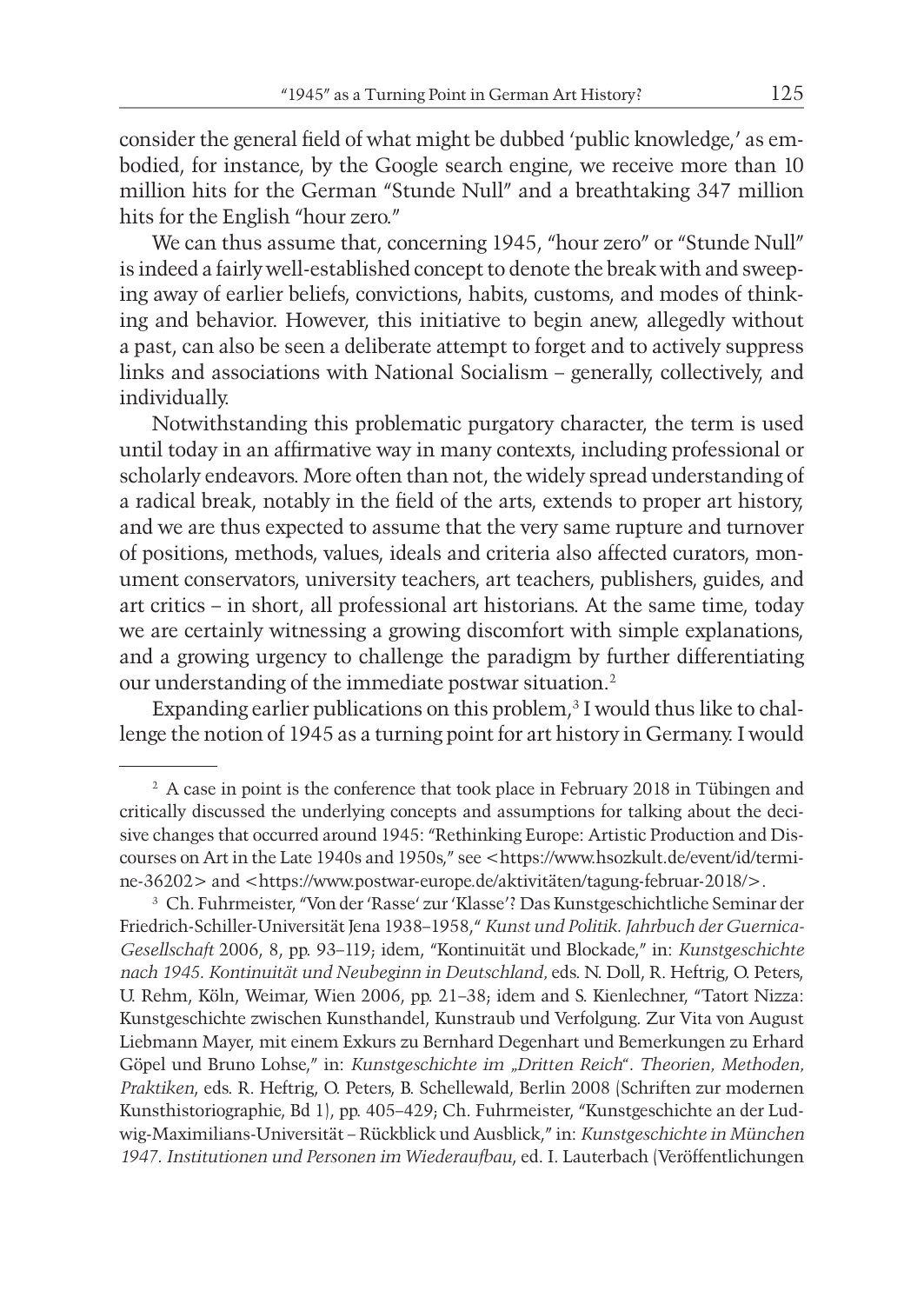even like to maintain that for the vast majority of German art historians who had remained in Germany during National Socialism, not much regarding objects, methods, dispositions changed in 1945. Why is this so?

For various reasons. To begin with, because the history of art history has been operating with a very narrow definition of the art historian. Usually, he or she is thought of as being either affiliated, in this or that function or capacity, to a university or to a museum, and has a substantial record of publications, and it is the size of the bibliography that seems be the top criterion. All fully trained art historians, even those holding a Ph. D., who have entered a mundane occupation in the art trade, as dealer or auctioneer, are thus excluded from accounts like Udo Kultermanns *Geschichte der Kunstgeschichte* (various editions between 1981 and 1996), or the *Metzler Kunsthistoriker Lexikon* (1999, second edition 2007), to name just two examples. Similarly, journalists and art critics are only randomly considered. This broader field, which becomes visible when we think of art historians who are being broadcast,<sup>4</sup> or perhaps even when we think of those who are elected as Minister of Culture, is basically excluded from the rather elitist concepts of historiography. In other words, the history of art history is as incomplete and biased as is the traditional account of the production, distribution and reception of art: in most cases, only a narrow sample is looked at, reaffirming the canon, and the plain, ordinary, everyday art historian is conspicuously absent.5 This is one part of the explanation.

des Zentralinstituts für Kunstgeschichte, Bd. 22), München 2010, pp. 29–40; idem, "Reine Wissenschaft: Art History in Germany and the Notions of 'Pure Science' and 'Objective Scholarship', 1920–1950," in: *German Art History and Scientific Thought: Beyond Formalism*, eds. M. Frank, D. Adler, Aldershot 2012, pp. 161–177; idem, "Statt eines Nachworts: Zwei Thesen zu deutschen Museen nach 1945," in: *So fing man einfach an, ohne viele Worte. Ausstellungswesen und Sammlungspolitik in den ersten Jahren nach dem Zweiten Weltkrieg*, eds. J. Friedrich, A. Prinzing, Berlin 2013, pp. 234–239; idem, "Warum man Lügen glaubt. Kunstgeschichte und Kunsthandel 1945–2016," in: *Markt und Macht. Der Kunsthandel im "Dritten Reich,"* eds. U. Fleckner, Th. Gaehtgens, Ch. Huemer, Berlin 2017 (Schriften der Forschungsstelle »Entartete Kunst«, Bd. 12), pp. 401–424; idem und S. Kienlechner, "Erhard Göpel im Nationalsozialismus – eine Skizze," online, 2018:

<sup>&</sup>lt;https://www.zikg.eu/personen/cfuhrmeister/bib-fuhrmeister/pdfs/Fuhrmeister\_Kienlechner-Goepel.pdf> [accessed: June 7, 2019]; see also <https://www.academia.edu/38042275/ Erhard\_G%C3%B6pel\_im\_Nationalsozialismus\_eine\_Skizze>.

<sup>4</sup> A. Zeising, *Radiokunstgeschichte. Bildende Kunst und Kunstvermittlung im frühen Rundfunk der 1920er bis 1940er Jahre*, Köln, Weimar, Wien 2018.

<sup>5</sup> This incognito commonplace art historian is sharply mocked and ridiculed by the pseudonym author Simplex, "Der Kunsthistoriker," *Die Weltkunst* 1932, 36(4), p. 4 (I owe this reference to Stephan Klingen, and would like to thank him for that): "Seine soziale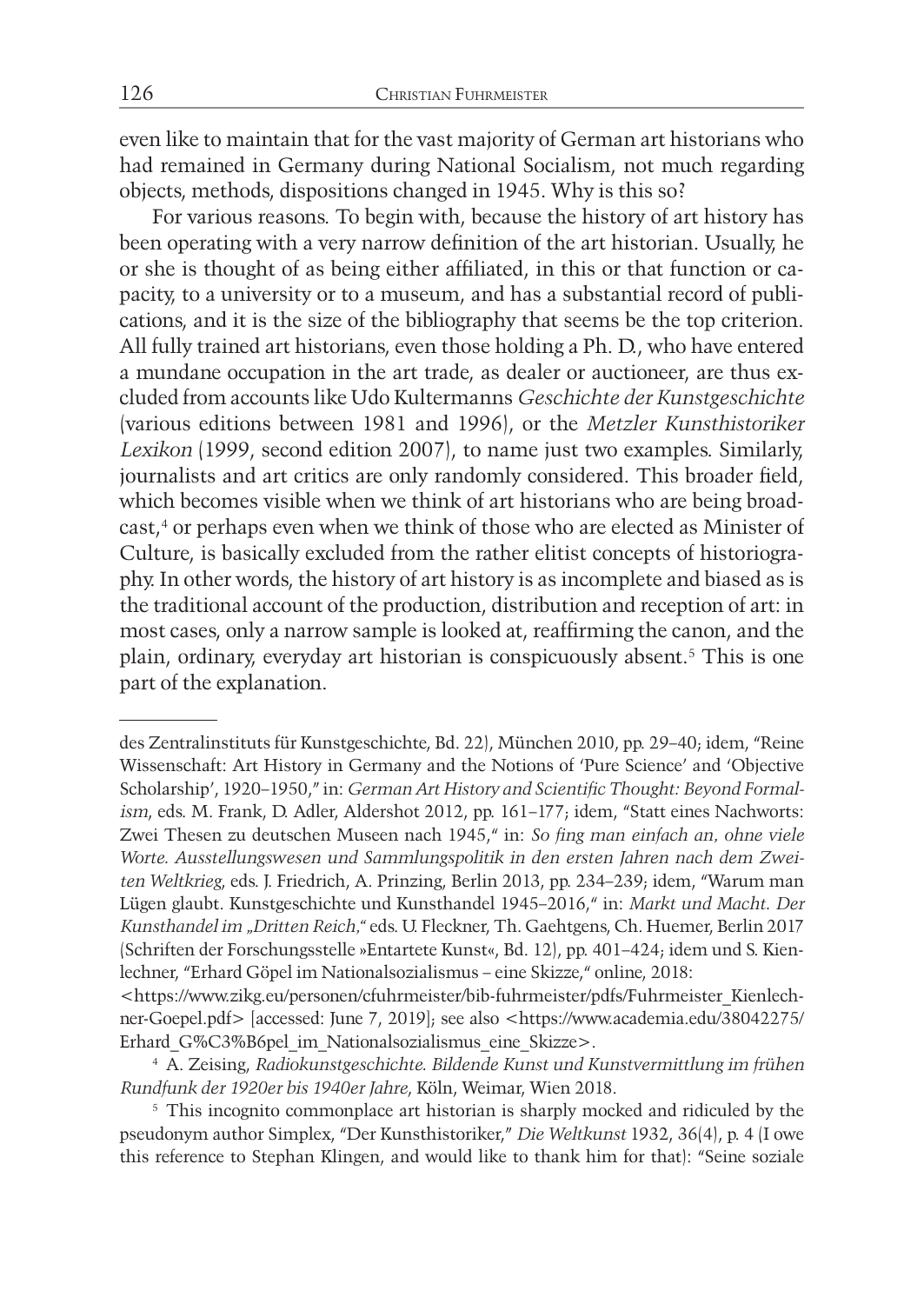Secondly, the larger context is not taken into account. With the notable exception of Heinrich Dilly, political conflicts are often believed to be completely external, thus without influence on art history. Generally, for the most part, science and politics are considered to be separate and entirely distinct spheres, and not "resources for each other," as Mitchell Ash put it.<sup>6</sup> As a corollary, individual activities remain isolated, are not related to larger developments, processes and changes. This is a problem, however, since the political radicalization of the 1930s and early 1940s – in conjunction with the establishment of occupation regimes throughout Europe and the implementation of a policy of ethnic cleansing and industrialized murder – was pervasive and inevitably also affected the humanities in many substantial regards. But the historiography of art history has, with very few exceptions,<sup>7</sup> either not dealt with National Socialism at all, or has done so reluctantly. One of the results of this repression is the belief that art history was not touched or affected by the totalitarian system before 1945.

<sup>6</sup> M. Ash, "Wissenschaft und Politik als Ressourcen für einander," in: *Wissenschaften und Wissenschaftspolitik. Bestandsaufnahmen zu Formationen, Brüchen und Kontinuitäten im Deutschland des 20. Jahrhunderts*, eds. R. vom Bruch, B. Kaderas, Wiesbaden 2002, pp. 32–51.

<sup>7</sup> While a few studies have been devoted to those art historians who had managed to emigrate, we lack critical assessments of those who remained and continued to work as professionals in various fields. In the series "Schriften zur modernen Kunsthistoriographie," for instance, only the first volume (out of eight published so far) explicitly addresses art history in the "Third Reich" (eds. O. Peters, R. Heftrig, B. Schellewald, Berlin 2012). Similarly, very few articles in the 20 issues of the important online *Journal of Art Historiography* (<https:// arthistoriography.wordpress.com/>) are concerned with art history or, more generally, with writing about art in Germany during National Socialism.

Stellung ist unklar. Seiner Ausbildung nach gehört er zu den oben Zehntausend, seinen Verdienstchancen nach zu den unteren sechs Millionen. Zuerst jeunesse dorée, dann Budgetequilibrist. Der Kunsthistoriker ist schmückendes Beiwerk am Volkskörper. … Ehrgeizige junge Männer heiraten Damen aus der Schwerindustrie und werden Politiker. Wenn Kunsthistoriker reich heiraten, bleiben sie Kunsthistoriker. Daraus folgt, daß dieser Beruf erstens gesellschaftsfähig, zweitens nicht ohne Reiz sein muß. Es müßte der kunsthistorischen Disziplin einmal ein Politiker entwachsen, damit der Staat sieht, daß er sich auch hier eindecken kann. … Der Kunsthistoriker ist ein wurzelloser Mensch. Er ist zu allem fähig und macht aus diesem Zustand labiler Tatkraft eine kokette Permanenz. Er hätte die Möglichkeit, den dahinsterbenden Universalismus zu retten, stattdessen wird er meist ein Jahrfünftspezialist. Er scheitert an seiner zügellosen Freiheit. Der Kunsthistoriker ist der unter Sterbliche verirrte Zeremonienmeister der Musen. Damit erklärt sich auch seine Einstellung zur modernen Kunst: die rührende Verständnislosigkeit eines alten Tanzlehrers neuzeitlichen Tänzen gegenüber. Der Kunsthistoriker ist eigentlich als Parkwächter für ein goldenes Zeitalter gedacht. Er wartet auf dessen Anbruch."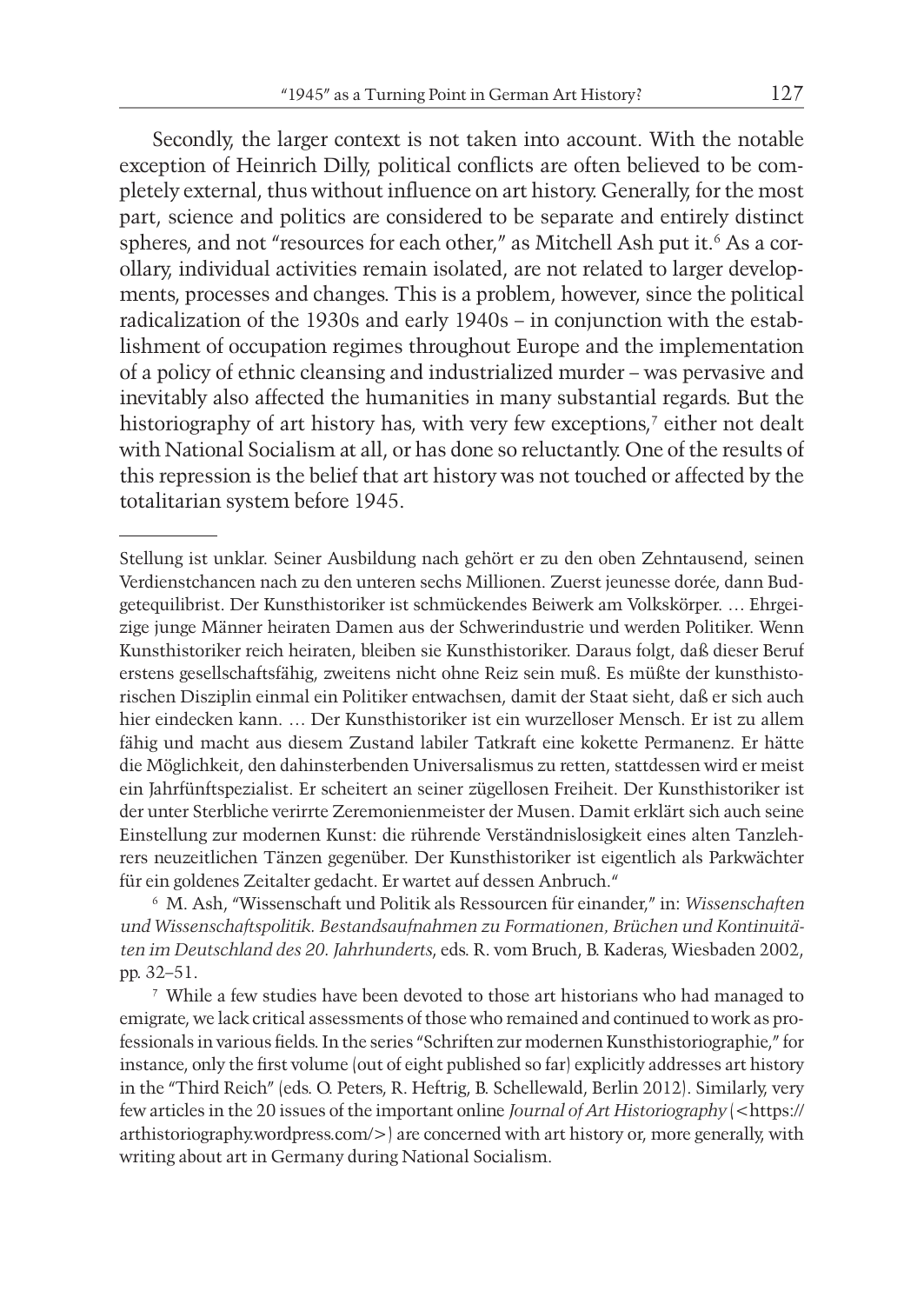Indeed, this assumption goes back right to 1945 and the immediate postwar years, when no need was seen for change or transformation. Thus, a recurring topos of the denazification trials in the three western occupation zones is the pledge for a categorical difference between art history and (Nazi) politics: Hugo Kehrer (1876–1967), member of the NSDAP since 1933, who had dedicated a book on El Greco in 1938 to both Franco and Hitler, would thus argue that by definition an art historian immersed in medieval iconography could hardly even be aware of the contemporary world – an argument that was successful in convincing the jury that he should be exonerated, with the result that he simply continued his studies and remained a prolific author (his last monograph on Velazquez' *Meninas* was published in 1966).8

It is thus the deliberate dissociation of art history from the everyday world of political systems that permitted continuity. As Herbert von Einem (1905– 1983) – himself a protagonist with a fairly straight career during National Socialism, and also a versatile and compelling interpreter and spokesperson after 1945 – put it in 1948, in the opening lecture of the First German Art Historians Meeting in Brühl near Bonn: "Many others have stayed in Germany, have quietly kept the torch of genuine spirit and true science at home, and passed it on to younger people" ("Viele andere sind in Deutschland geblieben, haben in der Heimat still die Fackel echten Geistes und echter Wissenschaft gehütet und sie an Jüngere weitergegeben …")9 This suppressive narrative may be subsumed as: Free, good and true scholarship was not tainted, was not disfigured by or harmed because of Nazi politics and persecution, but continued and was even transmitted to the next generation; attempts of the totalitarian system to influence, control and shape the discipline were ineffective – in short: Why ask for change at all, now?

In paraphrasing Eimen – simultaneously a source, an example, and a rhetorically forceful guide who indeed was able to shape the course of historiography for decades to come – in this provocative way, it is my intention to distill the formative notions of German art historians in the immediate postwar years. Only if we understand their contemporary frame of reference and their own idea of 'coming to terms with the past' are we able to fully

<sup>8</sup> A more detailed account is available in Ch. Fuhrmeister, "Kontinuität und Blockade," in: *Kunstgeschichte nach 1945. Kontinuität und Neubeginn in Deutschland*, eds. N. Doll, R. Heftrig, O. Peters, U. Rehm, Köln, Weimar, Wien 2006, pp. 21–38.

<sup>9</sup> H. von Einem, "Eröffnungsansprache," in: *Vorträge der ersten Deutschen Kunsthistorikertagung auf Schloss Brühl 1948*, Berlin 1950, pp. 9–15, hier p. 9. Quoted after N. Doll, "Der Erste Deutsche Kunsthistorikertag 1948," in: *Kunstgeschichte im Nationalsozialismus. Beiträge zur Geschichte einer Wissenschaft zwischen 1930 und 1950*, eds. N. Doll, Ch. Fuhrmeister, M. H. Sprenger, Weimar 2005, pp. 325–337, here p. 330.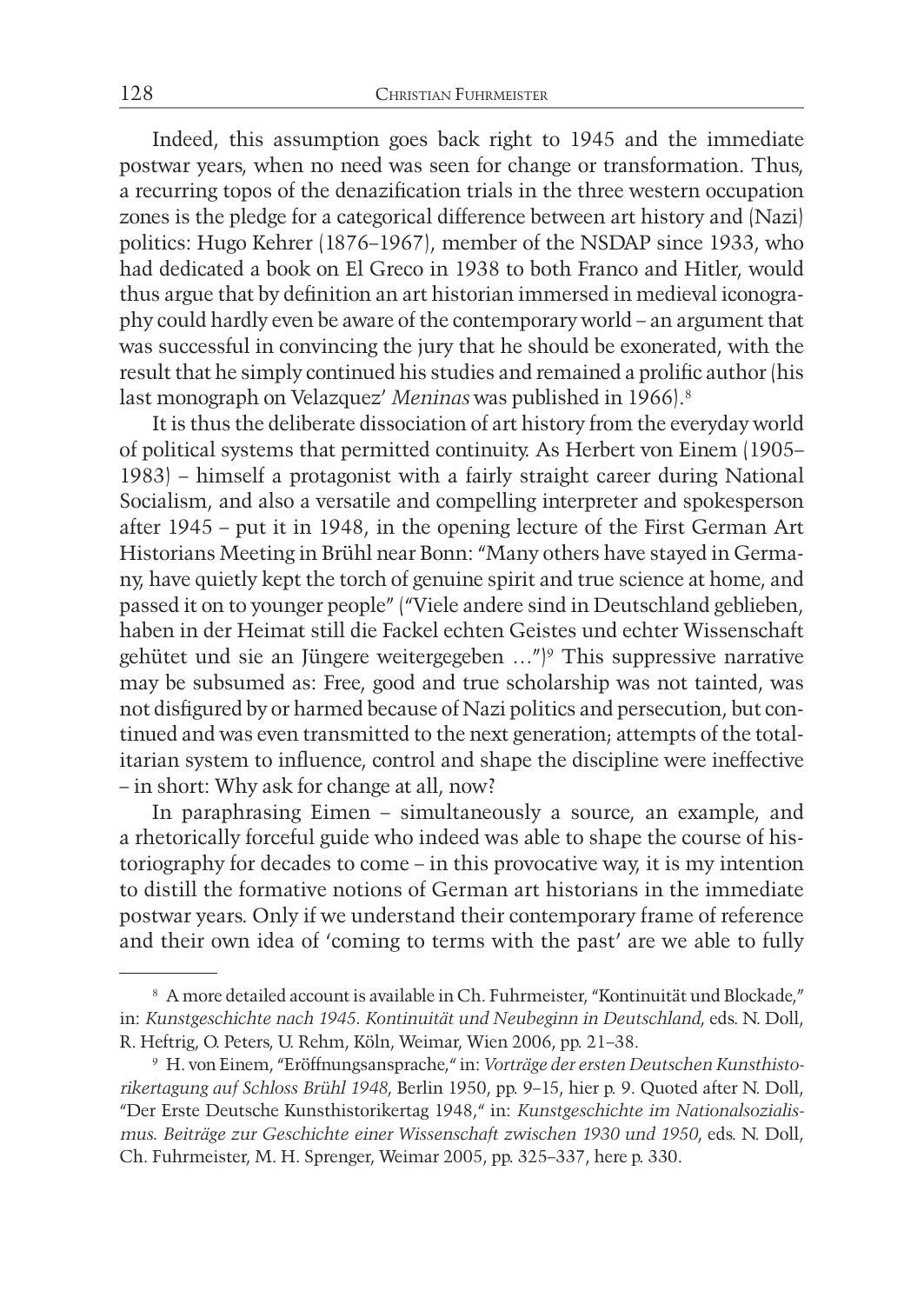analyze what happened. It is important and worthwhile to investigate these various strategies of *not* addressing questions of compliance, complicity, guilt, liaison, and participation, since the influence of these art historians cannot be overestimated: They, in turn, formed and trained the next generation, and partly the next but one generation. In transmitting their views to their pupils, explicitly or implicitly, consciously or unconsciously, they also permeated their own mechanisms, modes of behavior and value systems. That said, the seemingly purely historiographical problem inevitably extends to our own professional existence today, as we are also faced with the challenge of situating our profession (and professional identity) within and vis-à-vis the political context of the 21st century. Essentially, this tension connects the different historical dimensions – the postwar situation and the recent tendencies of historiographical research – within a critical analysis of both.

The third reason, interrelated with the two mentioned above, is the high degree of continuity. In sharp contrast to spring 1933, when before or after the infamous "Gesetz zur Wiederherstellung des Berufsbeamtentums" on April 7, 1933 (Law for the Restoration of the Professional Civil Service / Law to Re-establish the Civil Service) the overwhelming majority of Jewish art historians were dismissed from their positions as teachers, professors, conservators, curators, or directors, or were forced out of business in the case of Jewish art dealers, antiquarians, coin dealers andsoforth soon after, who subsequently then either fled the country or were deported, we have no comparable exodus or shutdown with regard to 1945. For instance, only very few German art historians with a strong affiliation to National Socialism were initially permanently excluded from professorships: Albert Erich Brinckmann (1881–1958), Wilhelm Pinder (1887–1947), Hubert Schrade (1900–1967) and Alfred Stange (1894–1968)10. Brinckmann had anyhow reached retirement age in 1946, Pinder died in 1947, and both Schrade and Stange had prolific postwar careers, with Schrade being appointed professor in Tübingen in 1954, and Stange publishing about two dozen monographs and countless articles before his death. After a short time, none of them saw the purportedly radical break of the 1945 deeply affect their status as art historians.

As a matter of fact, both Schrade and Stange soon joined the Association of German Art Historians (Verband Deutscher Kunsthistoriker e.V.) that

<sup>10</sup> Cf. F.-L. Kroll, *Intellektueller Widerstand im Dritten Reich. Heinrich Lützeler und der Nationalsozialismus* (Wissenschaftliche Abhandlungen und Reden zur Philosophie, Politik und Geistesgeschichte, Bd. 51), Berlin 2008, pp. 12–13.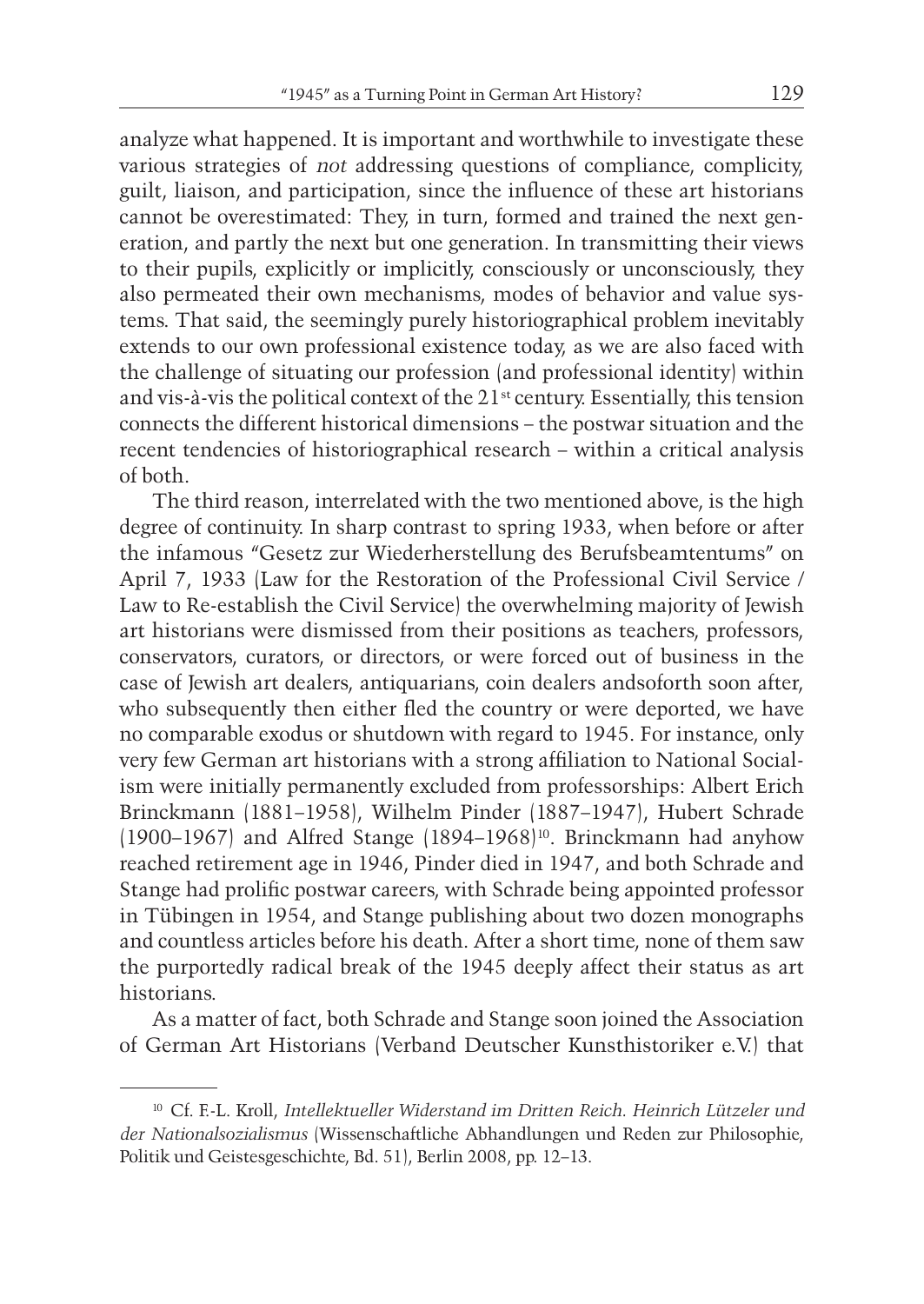had been founded in 1948, along with Otto Kümmel (1874–1952), the author of the infamous Kümmel Report (1940), Felix Kuetgens (1890–1976), the museum director in Aachen from 1923 to 1955, and Walther Bernt (1900–1980), an expert on Dutch art who had delivered expert opinions on private collections that had been confiscated – to name only three very different art historians.11 After 1945, it was of no importance that Kümmel and Kuetgens had held high official positions in the Nazi era.

The different effects between the "turning points" of 1933 and 1945 materialize more clearly if we look closer: 253 art historians are covered in Ulrike Wendland's *Biographisches Handbuch deutschsprachiger Kunsthistoriker im Exil. Leben und Werk der unter dem Nationalsozialismus verfolgten und vertriebenen Wissenschaftler*, published in 1999 in two volumes. However, as she explained in the introduction (pp. XI, XV–XVIII), Ph. D. art historians who did not continue to work as art historians after the completion of the Ph. D. dissertation are not included in the handbook (another 10), nor are non-German art historians who went into exile from Nazi-occupied Europe (4), nor those who emigrated without having finished their studies (21), nor those who are more properly defined as archeologists or as specialists for Islamic Art (15). The many scholars with important contributions to art history but without a formal training or education in art history (55), art dealers without training (19), and the roughly 40 art historians whose biography or fate is not known or researched well enough are likewise not included in the handbook. Suffice to say at this point that 250 constitute basically  $1/4$  (one quarter) of all art historians active in  $1933$ ,<sup>12</sup> and if these additional 125 or 165 that were not included for the reasons given above would also be included, we are much closer to 1/3 (one third) of the discipline. As a matter of fact, since archival material that was unavailable for decades has become accessible in the past years, as have genealogical databases, we can now certainly refine the criteria Wendland established and followed, and augment and expand her data. The Düsseldorf art dealer Max Stern, for example, that she had grouped in the category of "not having finished the studies," had indeed received his doctorate from Bonn University

<sup>&</sup>lt;sup>11</sup> Germanisches Nationalmuseum Nürnberg, Deutsches Kunstarchiv, Verband Deutscher Kunsthistoriker, I, B-2/1.

<sup>&</sup>lt;sup>12</sup> According to Karen Michels, "Exil von deutschsprachigen Kunsthistorikern und Kunsthistorikerinnen," in: *Metzler Lexikon Kunstwissenschaft*, ed. U. Pfisterer, Stuttgart & Weimar 2003, pp. 90–93, here p. 90; cf. M. Warnke, "Totalitäre Ideologien und Kunstwissenschaft," in: *Metzler Lexikon Kunstwissenschaft*, ed. U. Pfisterer, Stuttgart & Weimar 2003, pp. 357–359, here p. 358.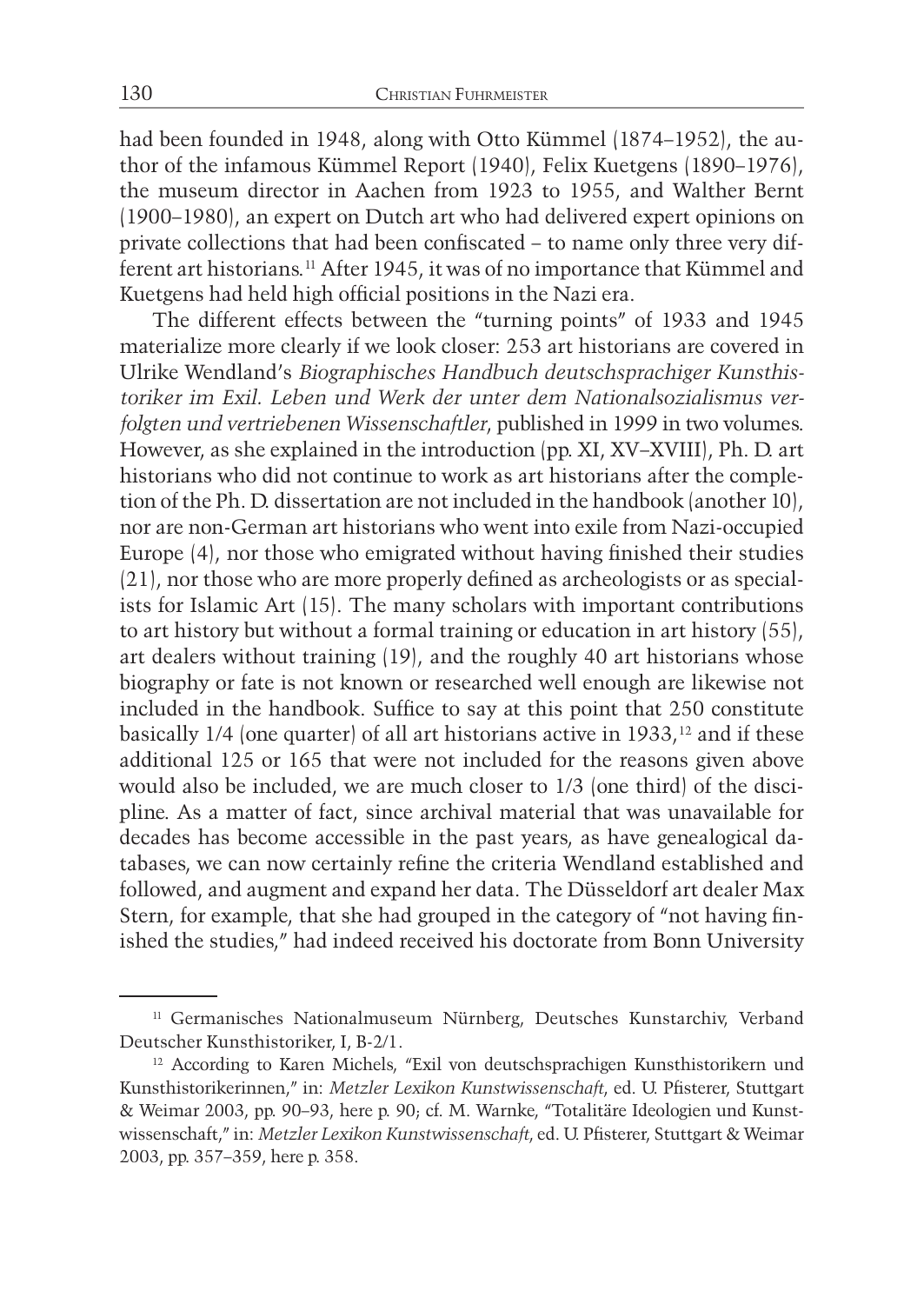(published in 1930)13, and is today without any doubt considered to have been a persecuted professional.<sup>14</sup>

That having been said, the processes that started in 1933 and in 1945 are not equivalent, and definitely do not mirror each other: following 1945, neither a 1/3 nor a 1/4 nor even 2% of the discipline were permanently excluded, expelled and either murdered or forced into exile. The postwar years in both East and West Germany, in both the Soviet and the American, British and French zones, vehemently suggested and stressed discontinuity, while in fact continuity prevailed.15 This continuity took many different forms and was operative on many levels. In the West German Ministry of the Interior, the percentage of former members of the NSDAP in the higher echelons (head of division, and above) was continuously above 50% and reached a peak of 66% in 1961.16

Very often, German art historians who had held official positions before 1945 would have to undergo a short phase of suspension, participated in denazification processes that usually ruled them to be "bystanders" ("Mitläufer") or exonerated them entirely, and would then reintegrate, like Kurt Wilhelm-Kästner (1893–1976), professor in Münster until 1936, in Greifswald from 1937–1942 (being rector from 1938 to 1942), and in Hamburg from 1942–1945 and again from 1950–1966. This suspension was a long interval, similar to Ernst Buchner, who had directed the Bavarian State Paining Collection from 1933–1945 and again from 1953–1957.

In other cases, such as Heiner Dikreiter (1893–1966), Director of the City Art Gallery in Würzburg from 1941 to 1966, uninterruptedly, there was no break. Similarly, Dagobert Frey (1883–1962) never stopped: after his professorship in Breslau/Wroclaw from 1931–1945 so aptly analyzed by Sabine Arend<sup>17</sup>, he went first to Vienna, then to Stuttgart, where he taught as a professor from 1951–1953 until he retired at the age of 70.

<sup>13</sup> M. Stern*, Johann Peter Langer. Sein Leben und sein Werk* (Forschungen zur Kunstgeschichte Westeuropas, Bd. 9), Bonn 1930.

<sup>&</sup>lt;sup>14</sup> Cf. <https://www.zikg.eu/projekte/projekte-zi/stern-cooperation-project> [accessed: June 7, 2019].

<sup>15</sup> K.-S. Rehberg, G. Panzer, F. Völz, "Einleitung," in: *Beziehungsanalysen. Bildende Künste in Westdeutschland nach 1945. Akteure, Institutionen, Ausstellungen und Kontexte*, eds. G. Panzer, F. Völz, K.-S. Rehberg, Wiesbaden 2015, pp.1–12, here p. 5.

<sup>16</sup> Cf. *Hüter der Ordnung. Die Innenministerien in Bonn und Ost-Berlin nach dem Nationalsozialismus*, eds. F. Bösch, A. Wirsching (Veröffentlichungen zur Geschichte der deutschen Innenministerien nach 1945, Bd. 1), Göttingen 2018.

<sup>&</sup>lt;sup>17</sup> S. Arend, *Studien zur deutschen kunsthistorischen* "Ostforschung" im National*sozialismus. Die Kunsthistorischen Institute an den (Reichs-) Universitäten Breslau und*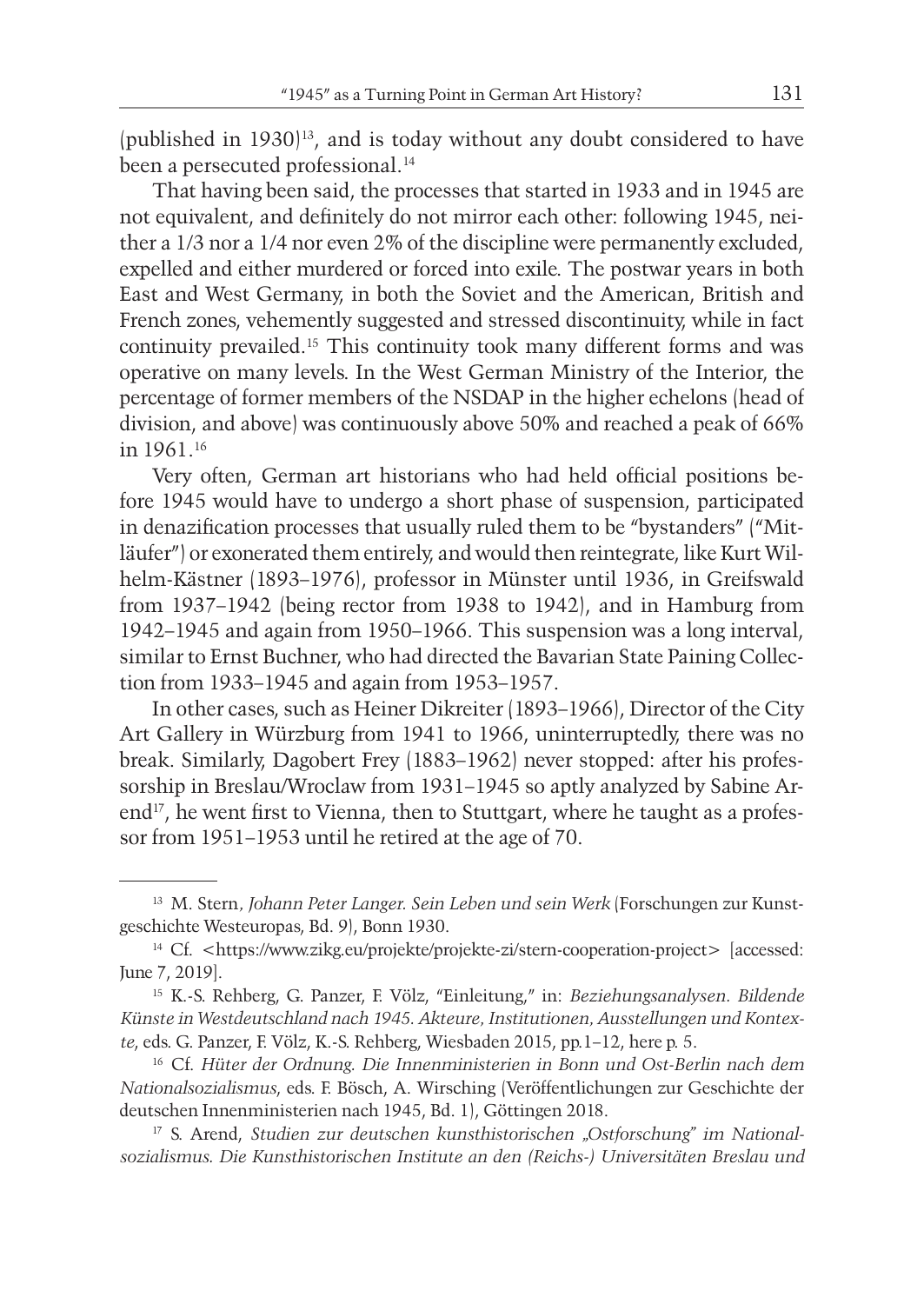Moreover, Erika Hanfstaengl (1912–2003), assistant to Walter Frodl (1908–1994) in the Operational Zone of the Adriatic Littoral in Udine 1943–1945, started to work for the American Central Art Collecting Point in Munich only a few weeks after she had left her office in the south that was also responsible for control and shipment of cultural artefacts looted from Jewish owners. Even very high-ranking officials like Hermann Voss (1884–1969), Hitler's special representative for the new museum in Linz ("Sonderbeauftragter des Führers") 1943–1945, did not experience serious conflicts, but continued to work as an art historian, attributing works, advising museums, and receiving public funding from the German Research Foundation from 1957–1964.18 This enumeration could continue, and would necessarily encompass all fields of the discipline, all institutions, all media, and all levels.

What is to be learned from this autopsy? What does this assessment tell us? Investigating the effects of "1945" for art history we need to acknowledge the fact that the history of art history has not been critical enough. Generations of scholars have overlooked the obvious, have omitted relevant data, have not challenged – and this is the primary task indeed: to always question traditional narratives and beliefs, customs and habits, myths and legends – the existing historiography. To construct "1945" as a rupture, break and disruption served the political purposes of distancing the postwar society from National Socialism. Without any doubt, this suppression of the past was successful.

The result of our investigation remains contradictory and unsettling, however. To differentiate between what is known, what is believed, and what really took place is a quintessential step. But this brief overview raises an important question: If the continuity was so strong, ubiquitous and overwhelming, why did Germany and German art history gradually change, after all? When exactly did change occur, or start, and when did it become manifest and perhaps irreversible? Was it during the 1950s, or only in the 1960s? Certainly, it was not in 1945.

*Posen und ihre Protagonisten im Spannungsfeld von Wissenschaft und Politik*, Diss. HU Berlin 2009, online with almost 1000 pages and more than 4000 footnotes: <https://edoc. hu-berlin.de/handle/18452/16871> [accessed: June 7, 2019].

<sup>18</sup> K. Iselt, *"Sonderbeauftragter des Führers". Der Kunsthistoriker und Museumsmann Hermann Voss (1884–1969)* (Studien zur Kunst, Bd. 20), Köln, Weimar, Wien 2010.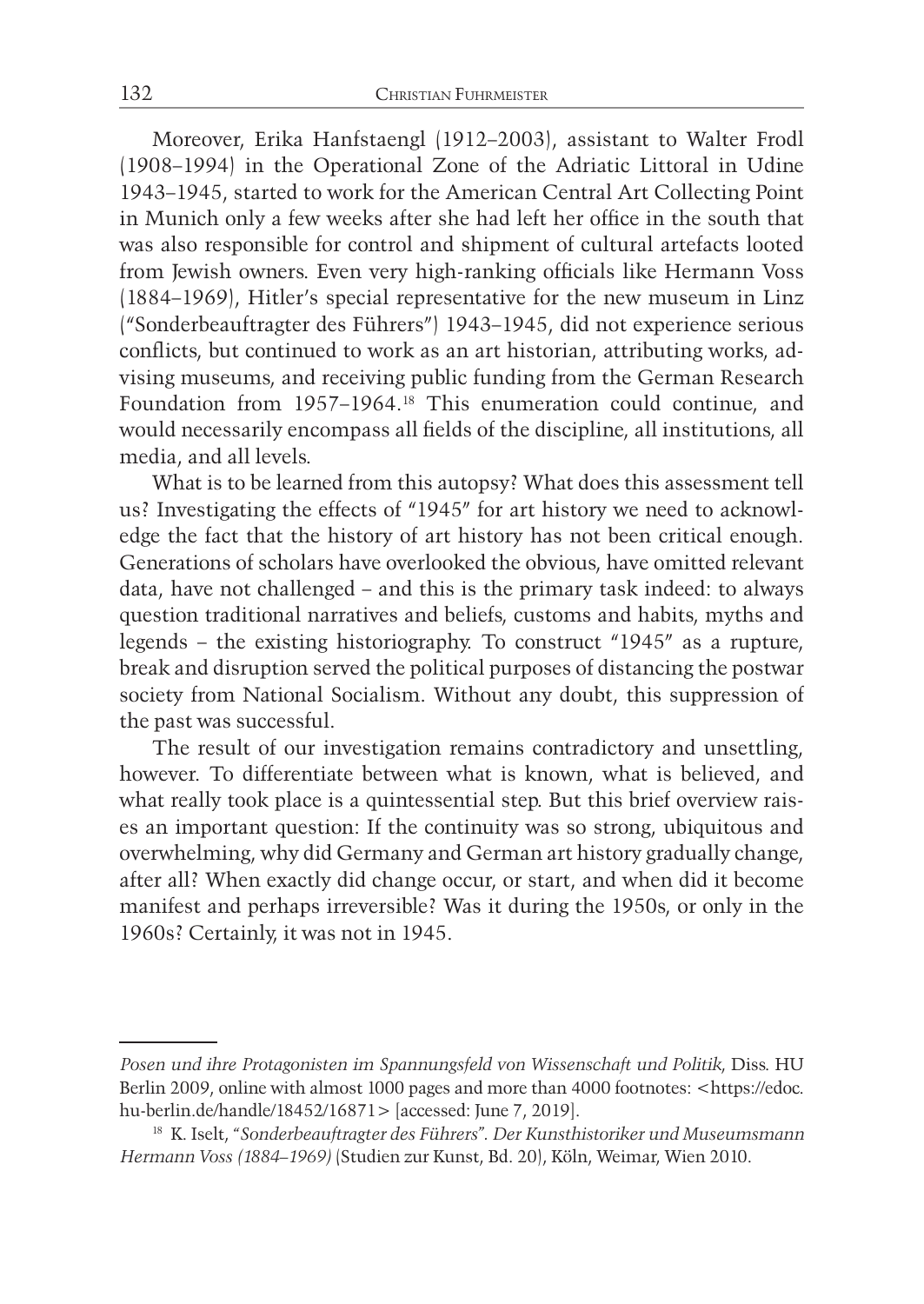#### BIBLIOGRAPHY

- Arend S., *Studien zur deutschen kunsthistorischen "Ostforschung" im Nationalsozialismus. Die Kunsthistorischen Institute an den (Reichs-) Universitäten Breslau und Posen und ihre Protagonisten im Spannungsfeld von Wissenschaft und Politik*, Diss. HU Berlin 2009, online <https://edoc.hu-berlin.de/handle/18452/16871>
- Ash M., "Wissenschaft und Politik als Ressourcen für einander," in: *Wissenschaften und Wissenschaftspolitik. Bestandsaufnahmen zu Formationen, Brüchen und Kontinuitäten im Deutschland des 20. Jahrhunderts*, eds. R. vom Bruch, B. Kaderas, Wiesbaden 2002, pp. 32–51
- Betthausen P., P. H. Feist, Ch. Fork, *Metzler Kunsthistoriker Lexikon. Zweihundert Porträts deutschsprachiger Autoren aus vier Jahrhunderten*, Stuttgart 1999
- Betthausen P., P. H. Feist, Ch. Fork, *Metzler Kunsthistoriker Lexikon. 210 Porträts deutschsprachiger Autoren aus vier Jahrhunderten*, Stuttgart 2007
- Doll N., "Der Erste Deutsche Kunsthistorikertag 1948," in: *Kunstgeschichte im Nationalsozialismus. Beiträge zur Geschichte einer Wissenschaft zwischen 1930 und 1950*, eds. N. Doll, Ch. Fuhrmeister, M. H. Sprenger, Weimar 2005, pp. 325–337
- Einem H. von, "Eröffnungsansprache," in: *Vorträge der ersten Deutschen Kunsthistorikertagung auf Schloss Brühl 1948*, Berlin 1950, pp. 9–15
- Fuhrmeister Ch., "Von der ,Rasse' zur ,Klasse'? Das Kunstgeschichtliche Seminar der Friedrich-Schiller-Universität Jena 1938 – 1958," *Kunst und Politik. Jahrbuch der Guernica-Gesellschaft* 2006, 8, pp. 93–119
- Fuhrmeister Ch., "Kontinuität und Blockade," in: *Kunstgeschichte nach 1945. Kontinuität und Neubeginn in Deutschland*, ed. N. Doll, R. Heftrig, O. Peters, U. Rehm, Köln, Weimar, Wien 2006, pp. 21–38
- Fuhrmeister Ch., "Kunstgeschichte an der Ludwig-Maximilians-Universität Rückblick und Ausblick," in: *Kunstgeschichte in München 1947. Institutionen und Personen im Wiederaufbau*, ed. I. Lauterbach (Veröffentlichungen des Zentralinstituts für Kunstgeschichte, Bd. 22), München 2010, pp. 29–40
- Fuhrmeister Ch., "Reine Wissenschaft: Art History in Germany and the Notions of 'Pure Science' and 'Objective Scholarship', 1920–1950," in: *German Art History and Scientific Thought: Beyond Formalism*, eds. M. Frank, D. Adler, Aldershot 2012, pp. 161–177
- Fuhrmeister Ch., "Statt eines Nachworts: Zwei Thesen zu deutschen Museen nach 1945," in: *So fing man einfach an, ohne viele Worte. Ausstellungswesen und Sammlungspolitik in den ersten Jahren nach dem Zweiten Weltkrieg*, eds. J. Friedrich, A. Prinzing, Berlin 2013, pp. 234–239
- Fuhrmeister Ch., "Warum man Lügen glaubt. Kunstgeschichte und Kunsthandel 1945–2016," in: *Markt und Macht. Der Kunsthandel im "Dritten Reich,"* eds. U. Fleckner, Th. Gaehtgens, Ch. Huemer, Berlin 2017 (Schriften der Forschungsstelle »Entartete Kunst«, Bd. 12), pp. 401–424
- Fuhrmeister Ch., S. Kienlechner, "Tatort Nizza: Kunstgeschichte zwischen Kunsthandel, Kunstraub und Verfolgung. Zur Vita von August Liebmann Mayer, mit einem Exkurs zu Bernhard Degenhart und Bemerkungen zu Erhard Göpel und Bruno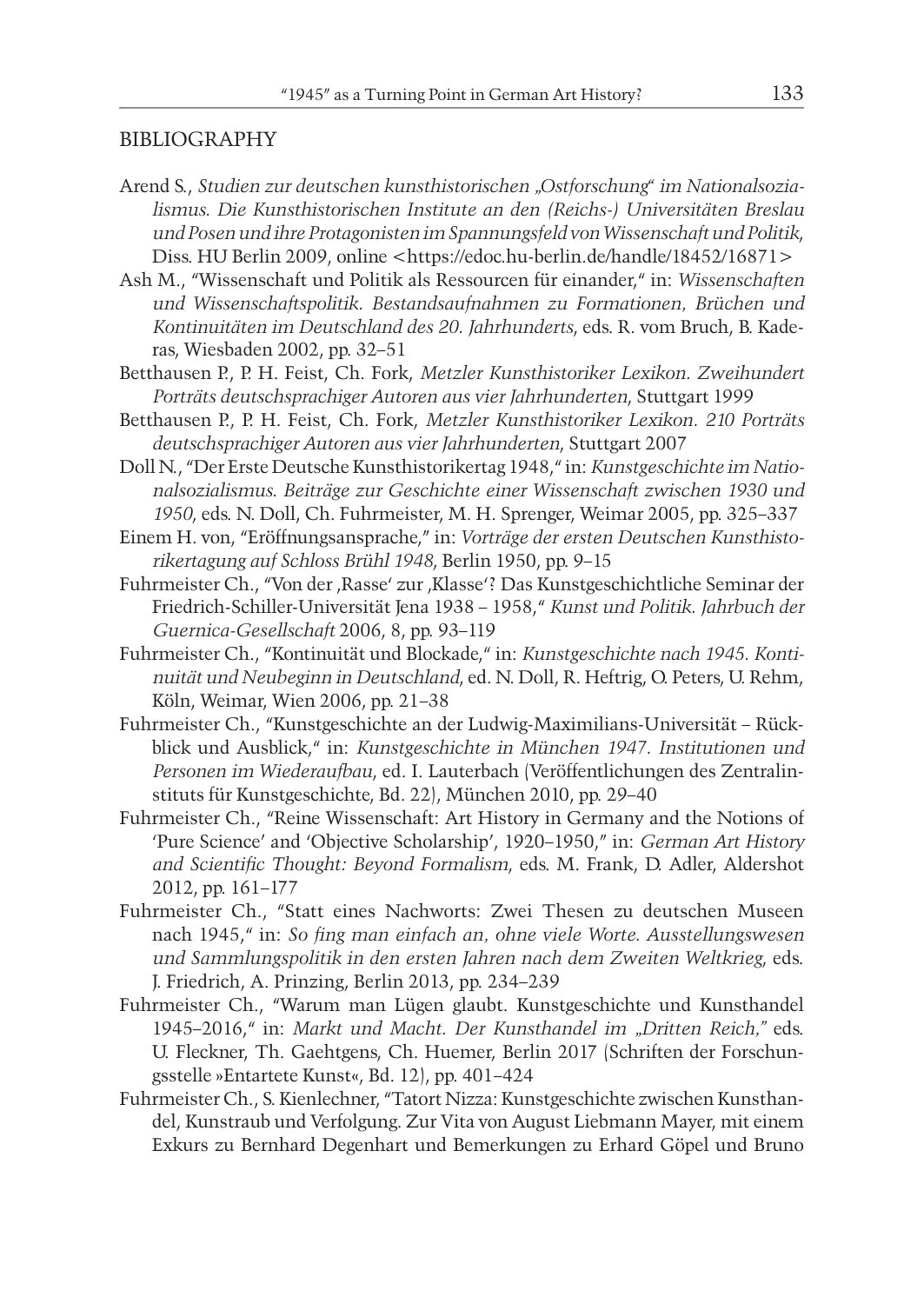Lohse," in: *Kunstgeschichte im "Dritten Reich". Theorien, Methoden, Praktiken*, eds. R. Heftrig, O. Peters, B. Schellewald, Berlin 2008 (Schriften zur modernen Kunsthistoriographie, Bd. 1), pp. 405–429

- Fuhrmeister Ch., S. Kienlechner, *Erhard Göpel im Nationalsozialismus eine Skizze*, online 2018: <https://www.zikg.eu/personen/cfuhrmeister/bib-fuhrmeister/pdfs/ Fuhrmeister\_Kienlechner-Goepel.pdf> [accessed: June 7, 2019]; see also <https:// www.academia.edu/38042275/Erhard\_G%C3%B6pel\_im\_Nationalsozialismus\_ eine\_Skizze>
- *Hüter der Ordnung. Die Innenministerien in Bonn und Ost-Berlin nach dem Nationalsozialismus*, eds. F. Bösch, A. Wirsching, (Veröffentlichungen zur Geschichte der deutschen Innenministerien nach 1945, Bd. 1), Göttingen 2018
- Iselt K., *"Sonderbeauftragter des Führers". Der Kunsthistoriker und Museumsmann Hermann Voss (1884–1969)*, (Studien zur Kunst, Bd. 20), Köln, Weimar, Wien 2010
- *Journal of Art Historiography* (<https://arthistoriography.wordpress.com/>)
- Kroll F.-L., *Intellektueller Widerstand im Dritten Reich. Heinrich Lützeler und der Nationalsozialismus* (Wissenschaftliche Abhandlungen und Reden zur Philosophie, Politik und Geistesgeschichte, Bd. 51), Berlin 2008
- Kultermann U., *Geschichte der Kunstgeschichte*, Düsseldorf 1966
- *Kunstgeschichte im 'Dritten Reich'. Theorien, Methoden, Praktiken*, eds. R. Heftrig, O. Peters, B. Schellewald (= Schriften zur modernen Kunsthistoriographie, Bd. 1), Berlin 2008
- Majewski P., *Czas końca, czas początku: architektura i urbanistyka Warszawy historycznej 1939–1956*, Warszawa 2018
- Michels K., "Exil von deutschsprachigen Kunsthistorikern und Kunsthistorikerinnen," in: *Metzler Lexikon Kunstwissenschaft*, ed. U. Pfisterer, Stuttgart & Weimar 2003, pp. 90–93
- Rehberg K.-S., G. Panzer, F. Völz, "Einleitung," in: *Beziehungsanalysen. Bildende Künste in Westdeutschland nach 1945. Akteure, Institutionen, Ausstellungen und Kontexte*, eds. G. Panzer, F. Völz, K.-S. Rehberg, Wiesbaden 2015, pp.1–12
- Sauerländer W., "Die Anfänge: Von der Stunde Null bis zum ersten Jahresbericht," in: *Das Zentralinstitut für Kunstgeschichte*, ed. I. Lauterbach, München 1997, pp. 21–38
- Simplex, "Der Kunsthistoriker," *Die Weltkunst* 1932, 36(4), p. 4
- Stern M., *Johann Peter Langer. Sein Leben und sein Werk* (Forschungen zur Kunstgeschichte Westeuropas, Bd. 9), Bonn 1930
- Warnke M., "Totalitäre Ideologien und Kunstwissenschaft," in: *Metzler Lexikon Kunstwissenschaft*, ed. U. Pfisterer, Stuttgart & Weimar 2003, pp. 357–359
- Wendland U., *Biographisches Handbuch deutschsprachiger Kunsthistoriker im Exil. Leben und Werk der unter dem Nationalsozialismus verfolgten und vertriebenen Wissenschaftler*, vol. 1–2, München 1999
- Zeising A., *Radiokunstgeschichte. Bildende Kunst und Kunstvermittlung im frühen Rundfunk der 1920er bis 1940er Jahre*, Köln, Weimar, Wien 2018